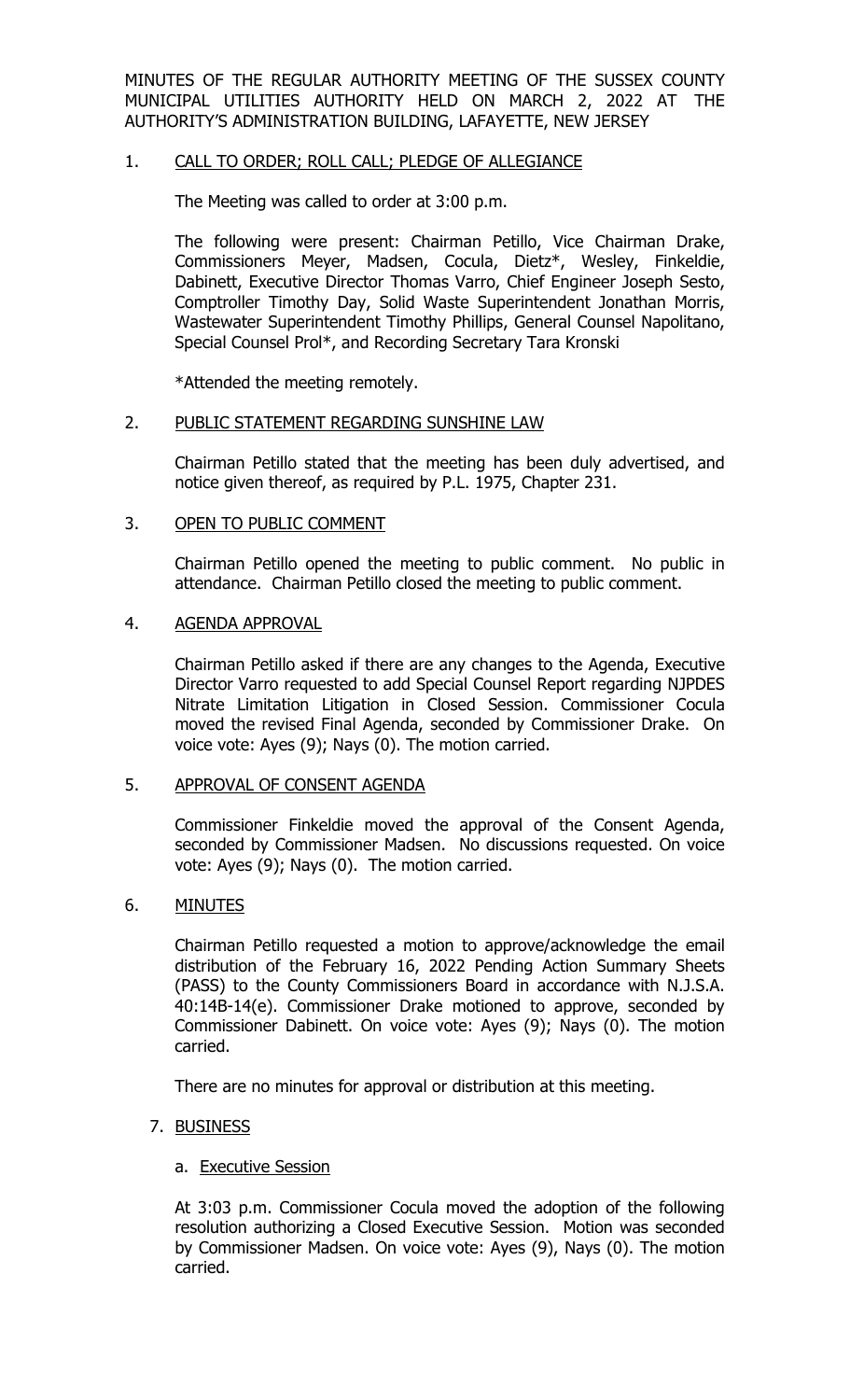Chairman Petillo noted the Closed Session should be approximately 60 minutes and discussions shall include: Upper Wallkill Nitrate Permit Limitations Litigation, Sparta Township-White Deer Plaza Connection, Landfill Expansion Project (#551), and Personnel Items.

#22-083 RESOLUTION RE: AUTHORIZING CLOSED EXECUTIVE **SESSION** 

At 3:30 p.m. Commissioner Madsen moved to adjourn the Closed Session, seconded by Commissioner Dabinett. On voice vote: Ayes (9), Nays (0). The motion carried.

Chairman Petillo confirmed discussions held as specifically set forth in the resolution authorizing Closed Executive Session: Upper Wallkill Nitrate Permit Limitations Litigation, Sparta Township-White Deer Plaza Connection, Landfill Expansion Project (#551), and Personnel Items

b. Wastewater Program

## **Superintendent's Report**

Superintendent Phillips reported that the electrical and mechanical work is complete on the Hamburg Pump Station Upgrade, and start up is expected on March  $14<sup>th</sup>$ . Mr. Phillips confirmed the contractor did a good job and was a pleasure to work with.

## **Executive Director's Report**

Executive Director Varro reviewed a resolution for the Wallkill River Watershed Management Group for Commissioners to authorize the execution of a partnership agreement with Newton Board of Education for the construction of a porous pavement stormwater management project. Commissioner Dabinett moved the resolution, seconded by Commissioner Meyer. On roll call: Ayes (9) Commissioners Meyer, Madsen, Cocula, Dietz, Petillo, Drake, Wesley, Finkeldie, Dabinett. The resolution passed.

#22-084 RESOLUTION RE: AUTHORIZING THE EXECUTION OF A PARTNERSHIP AGREEMENT WITH NEWTON HIGH SCHOOL / NEWTON BOARD OF EDUCATION TO ASSIST WITH THE IMPLEMENTATION OF A POROUS PAVER PROJECT IN THE SCHOOL'S COURTYARD AREA

Mr. Varro presented a resolution, as discussed in Executive Session regarding the endorsement of the Treatment Works Approval Application for the White Deer Plaza in Sparta Township to hookup to the Upper Wallkill WWTP. Commissioner Cocula moved the approval resolution, seconded by Commissioner Madsen. On roll call: Ayes (7) Commissioners Meyer, Madsen, Cocula, Dietz, Petillo, Wesley, Dabinett; Nays (0); Abstain (2) Commissioners Drake, Finkeldie. The resolution passed.

#22-085 RESOLUTION RE: APPROVAL/ENDORSEMENT OF TWA APPLICATION FOR THE CONSTRUCTION OF WHITE DEER PLAZA WATEWATER TREATMENT FACILITY CONVERSION AND FORCE MAIN IN SPARTA TOWNSHIP, NEW JERSEY

## **Chief Engineer's Report**

Chief Engineer Sesto reported on the County Homestead Wastewater Treatment Plant, and after reviewing inflow and outflow data with the County. He reported that the County's meter readings were not accurate, and the County will be installing a new meter. Mr. Sesto requested that the County notify him when the installation will take place, in order to observe.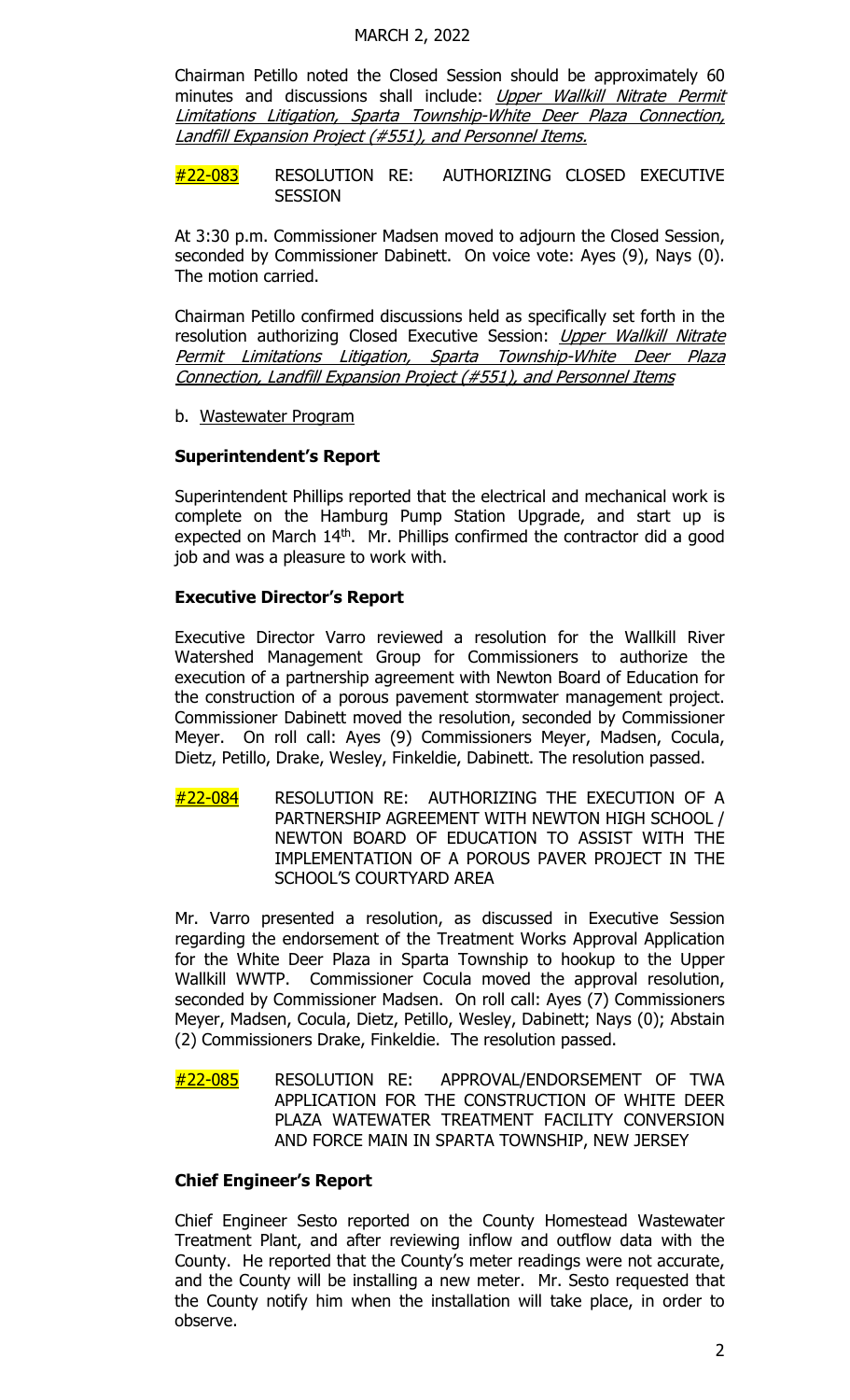#### MARCH 2, 2022

Mr. Sesto reported on an TWA received for SCMUA endorsement for an amendment to the county water quality management plan for a proposed development in Franklin Borough known as Millie's Court for JCM Investors 1012, LLC. He noted the resolution approval is contingent up the public comment period completion which will end on March 8, 2022. Commissioner Drake moved the resolution, seconded by Commissioner Madsen. On roll call: Ayes (9) Commissioners Meyer, Madsen, Cocula, Dietz, Petillo, Drake, Wesley, Finkeldie, Dabinett; Nays (0); Abstain (0) Commissioners Drake, Finkeldie. The resolution passed.

#22-086 RESOLUTION RE: SCMUA CONSENTS TO THE PROPOSED SUSSEX COUNTY WATER QUALITY MANAGEMENT (WQM) PLAN AMENDMENT FOR JCM INVESTORS 1012 LLC, MUNSONHURST ROAD, BOROUGH OF FRANKLIN

## **Comptroller's Report**

Mr. Day reported on Septage, Sludge and Hauled Sewage data, and through February 28, 2022, Sludge is at 23% under projections, Septage 16% under projections as well. However, Hauled Sewage is 33% above projections, for an overall total of 17%. Connection fees totaled \$152,980.00, which is 76% of anticipated budget.

c. Solid Waste Program

## **Superintendent's Report**

Mr. Morris reviewed a resolution for Commissioners' consideration to authorize the submittal of a spending plan to the NJDEP for a 2021 recycling enhancement act tax fund grant. Mr. Morris noted the total grant amount is for \$162,000.00 for implementation of various recycling programs. Commissioner Madsen moved the authorizing resolution, seconded by Commissioner Cocula. On roll call: Ayes (9) Commissioners Meyer, Madsen, Cocula, Dietz, Petillo, Drake, Wesley, Finkeldie, Dabinett; Nays (0); Abstain (0) Commissioners Drake, Finkeldie. The resolution passed.

#22-087 RESOLUTION RE: ENABLING RESOLUTION AUTHORIZING THE FILING OF A SPENDING PLAN FOR A 2021 RECYCLING ENHANCEMENT ACT TAX FUND GRANT PURSUANT TO P.L. 2007 C.113 ET SEQ. HEREINAFTER, THE ACT

## **Executive Director's Report**

Mr. Varro reported that the Sussex County Commissioner Board had approved the Authority's request for supplemental funding for the Stage 2 Landfill Expansion Project. The authorized amount was for an additional \$4 million due to project costs, recent inflation, and for differences discovered with site conditions. Mr. Varro confirmed that funds will only be used if needed and, if used, for eligible project work, the NJ I-Bank shall reimburse SCMUA for project expenses.

## **Chief Engineer's Report**

Chief Engineer Sesto reported on the Leachate Pump Station/Force Main Project (#446). The pump station is on automatic operation, and the Contractor and project engineers are reviewing project punch-list and final change orders. Mr. Sesto indicated that he will set up a Construction Review Committee meeting after submittal of above items.

Mr. Sesto gave a status report on the Landfill Expansion Project (#551), and confirmed that Cell 6B is substantially complete, and Consulting Engineers are creating a punch list for that portion of the project.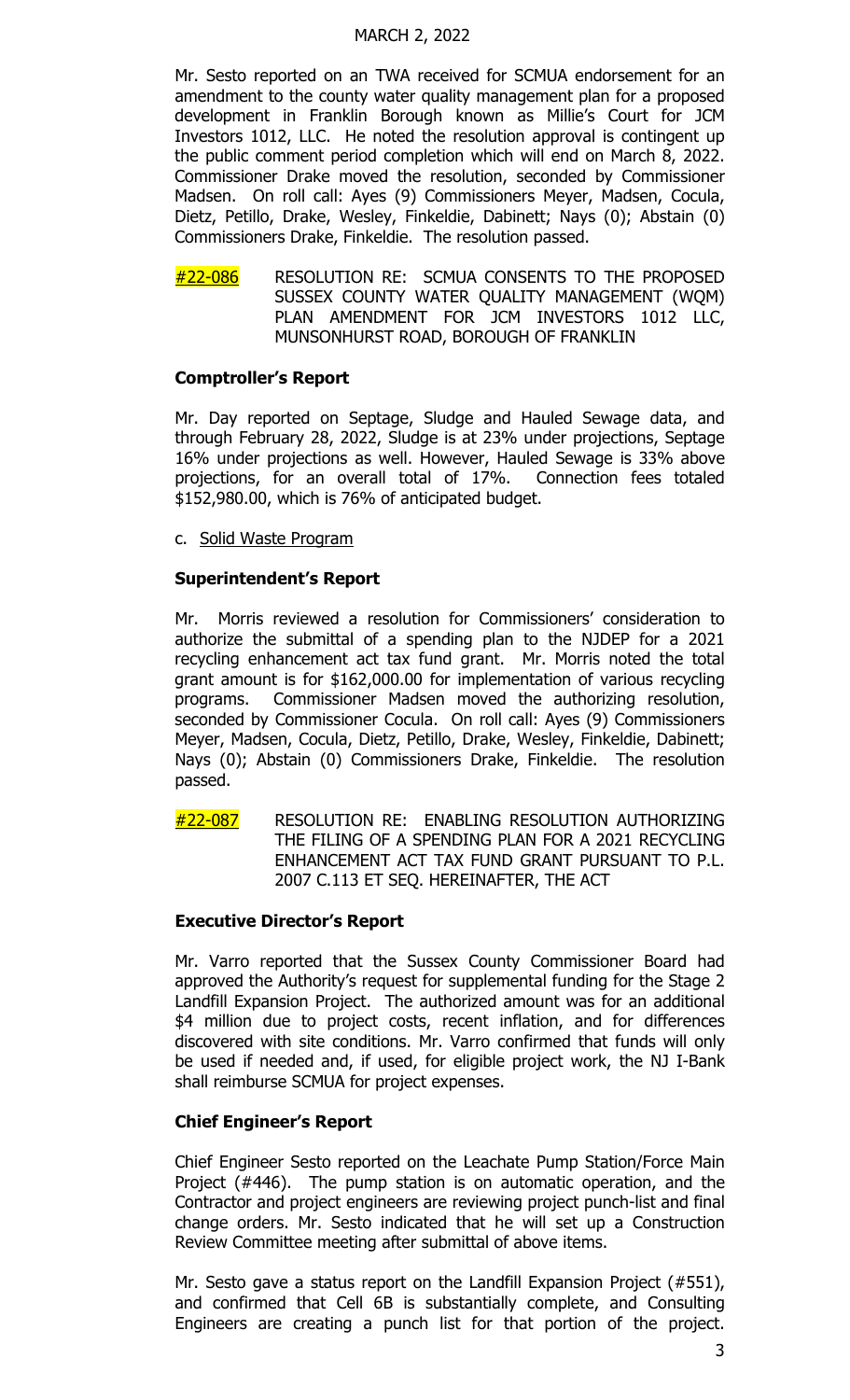#### MARCH 2, 2022

Discussions ensued regarding the leak testing for the slopes, and if the results are positive, how long before NJDEP can certify the landfill cell. Mr. Sesto will submit request to the NJDEP to expedite review/approval.

Mr. Sesto reported that bids were opened for Solid Waste Lab Services for 2022. All of the sampling and analysis is for the landfill, and the bid received only for analysis/testing of samples, not to collect them. Mr. Sesto indicated that current SCMUA Consulting Engineers, SCS Engineers, collected that samples last year, and will do the same this year.

## **Comptroller's Report**

Mr. Day reported on solid waste tonnages and revenues from December 1, 2021 to February 28, 2022, in which compared to the same time period as last year, tonnage has increased by 1%; Revenues are up \$51,000.

d. General Authority Business

# **Comptroller's Report**

Mr. Day reported that the Authority's server crashed with faulty drives. Although the Authority does back up to the cloud, the last successful back up was on February 3rd. Mr. Day indicated that one of the IT firms that submitted an RFP to the Authority shall be able to get data from February 25<sup>th</sup>. Discussions ensued regarding all SCMUA programs being cloud based, including quick books and Paradigm scale software.

e. Personal Matters

## **Solid Waste Superintendent's Report**

Mr. Morris referred to Executive Session discussion regarding the resignation of part-time employee Owen Brown. Commissioner Drake moved to accept the resignation of Owen Brown, seconded by Commissioner Wesley. On voice vote: Ayes (9); Nays(0); Abstain (0). The motion passed.

- 8. Financial Transactions
	- a. Payment of Bills

FINANCIAL CONSENT AGENDA – Chairman Petillo asked for a motion to approve the Financial Consent Agenda (FCA). On roll call:

| Res #22-088 Financial Consent Agenda |     |                 |     |     |         |        |
|--------------------------------------|-----|-----------------|-----|-----|---------|--------|
| Commissioner                         | 1st | 2 <sub>nd</sub> | Yea | Nay | Abstain | Absent |
| PETILLO                              |     |                 | x   |     |         |        |
| <b>MADSEN</b>                        | x   |                 | x   |     |         |        |
| <b>COCULA</b>                        |     |                 | x   |     |         |        |
| <b>DIETZ</b>                         |     |                 | x   |     |         |        |
| <b>DRAKE</b>                         |     | x               | x   |     |         |        |
| <b>MEYER</b>                         |     |                 | x   |     |         |        |
| <b>WESLEY</b>                        |     |                 | X   |     |         |        |
| <b>FINKELDIE</b>                     |     |                 | x   |     |         |        |
| <b>DABINETT</b>                      |     |                 | x   |     |         |        |

#22-088 RESOLUTION RE: CONSENT AGENDA - BILL PAYING LIST

9. PUBLIC COMMENT

None.